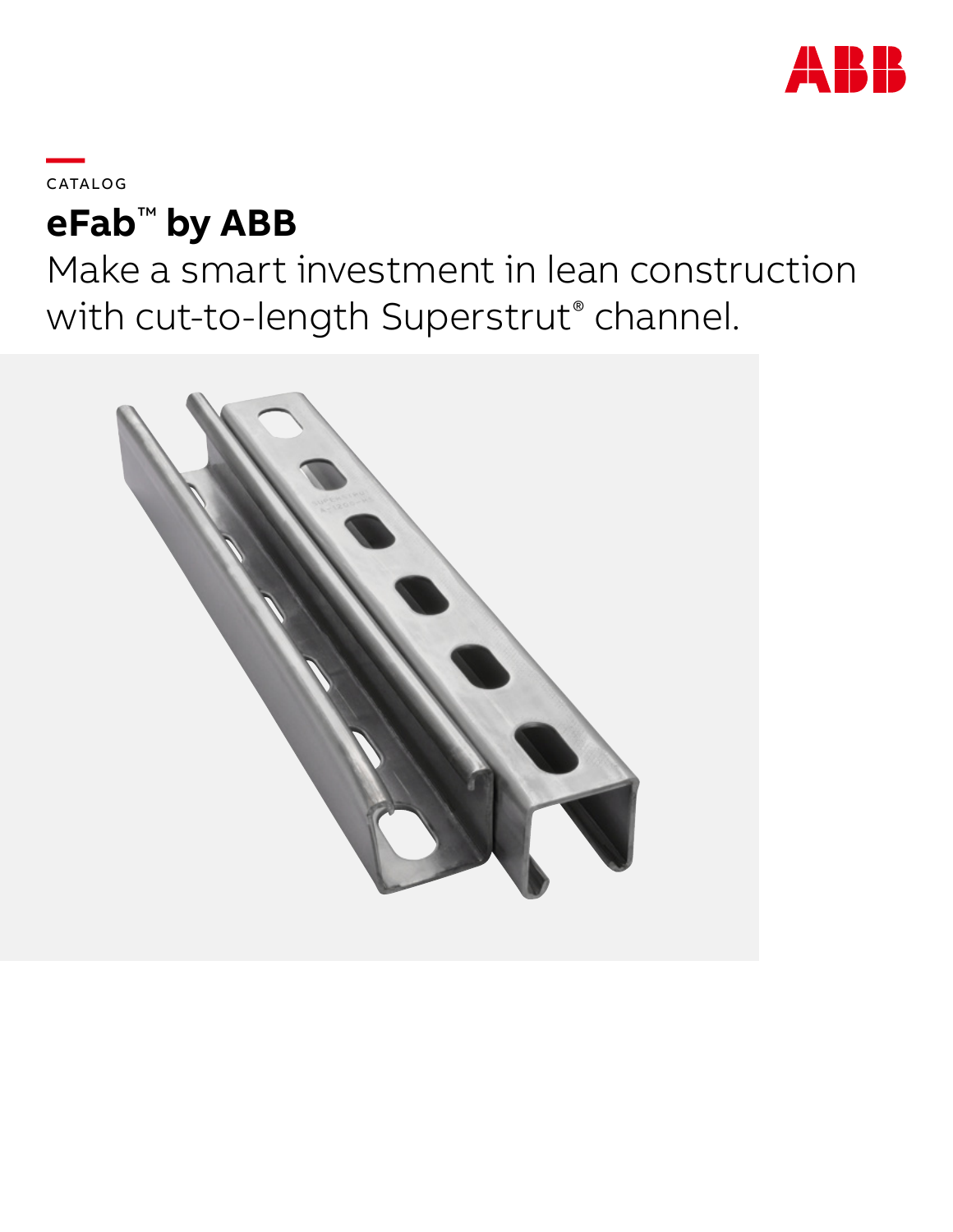## **Super fast. Super safe. Super cut. Superstrut® .**

**—**

eFab<sup>™</sup> is a lean construction service from ABB that focuses on helping contractors become more profitable by decreasing waste on jobsites, reducing labor, increasing operational efficiencies and helping create a safer work environment.

> eFab™ products typically focus on preFabricated branch wiring systems, including Steel City® metallic boxes or Carlon® nonmetallic boxes, for commercial and multi-family structures.

With state-of-the-art, high-speed technology, ABB has expanded its eFab™ services to include cut-to-length Superstrut® channel. Now you can order Superstrut® channel in 12- or 14-gauge pregalvanized steel in both A series (15 ⁄8" x 15 ⁄8") and B series (15 ⁄8" x 13/16") in any length you need from 1 ft. to 10 ft. as a standard instead of custom order. Solid channel is available in 1-inch increments, and half-slot channel is available in 2-inch increments. No more ordering 10-ft. standard lengths and cutting to installed length on the jobsite.

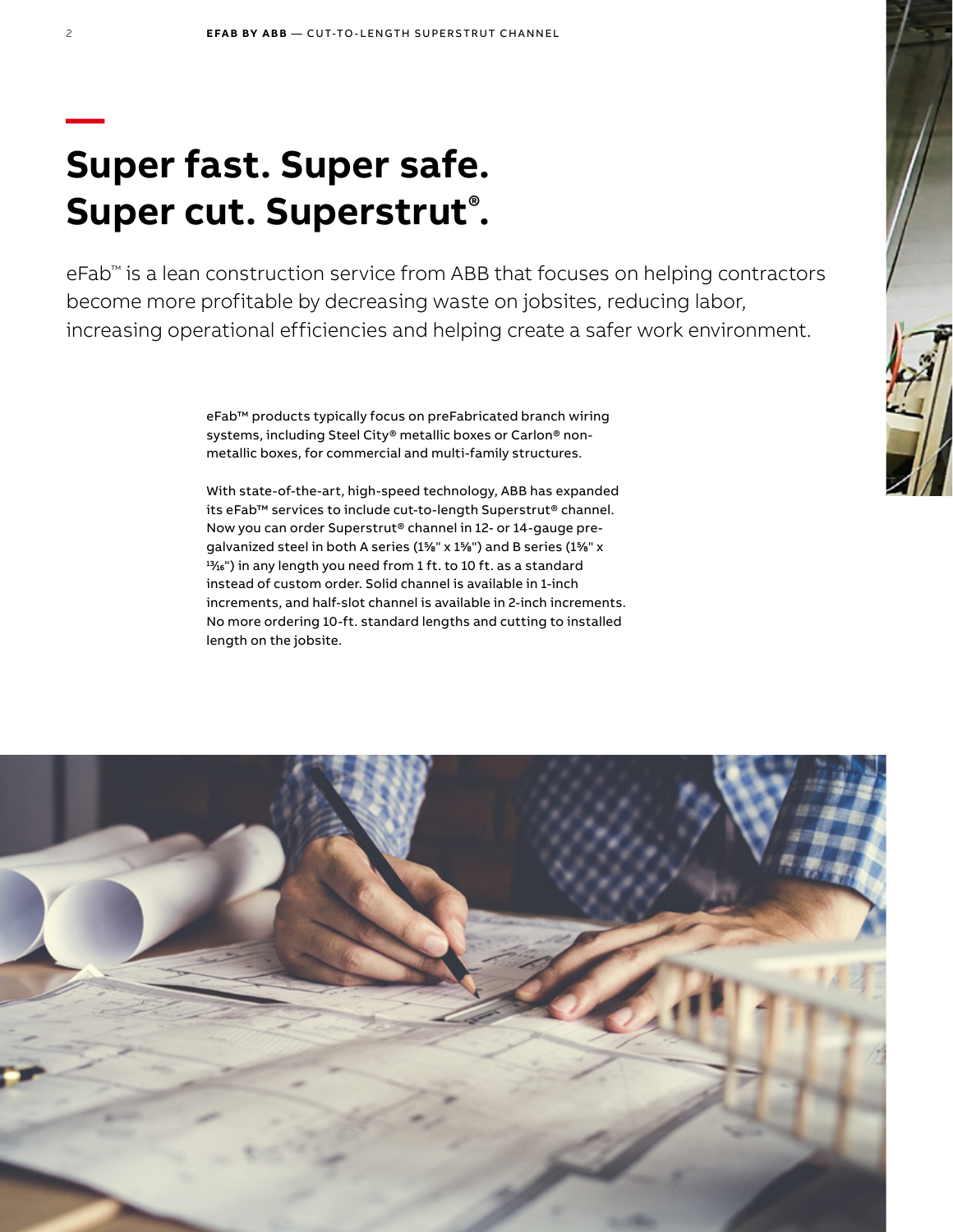

— 01

**—**

## **Benefits of cut-to-installed-length strut.**



**Improves speed of installation** Short lead time, and strut arrives ready to install.



**Reduces waste** No short scrap pieces of strut paid for but unusable.



**Increases safety on the jobsite** Eliminates the potential hazards of workers cutting steel strut onsite.



**Saves on material handling and onsite inventory** Delivered just in time and all ready for installation.

— 01 High-speed strutcutting equipment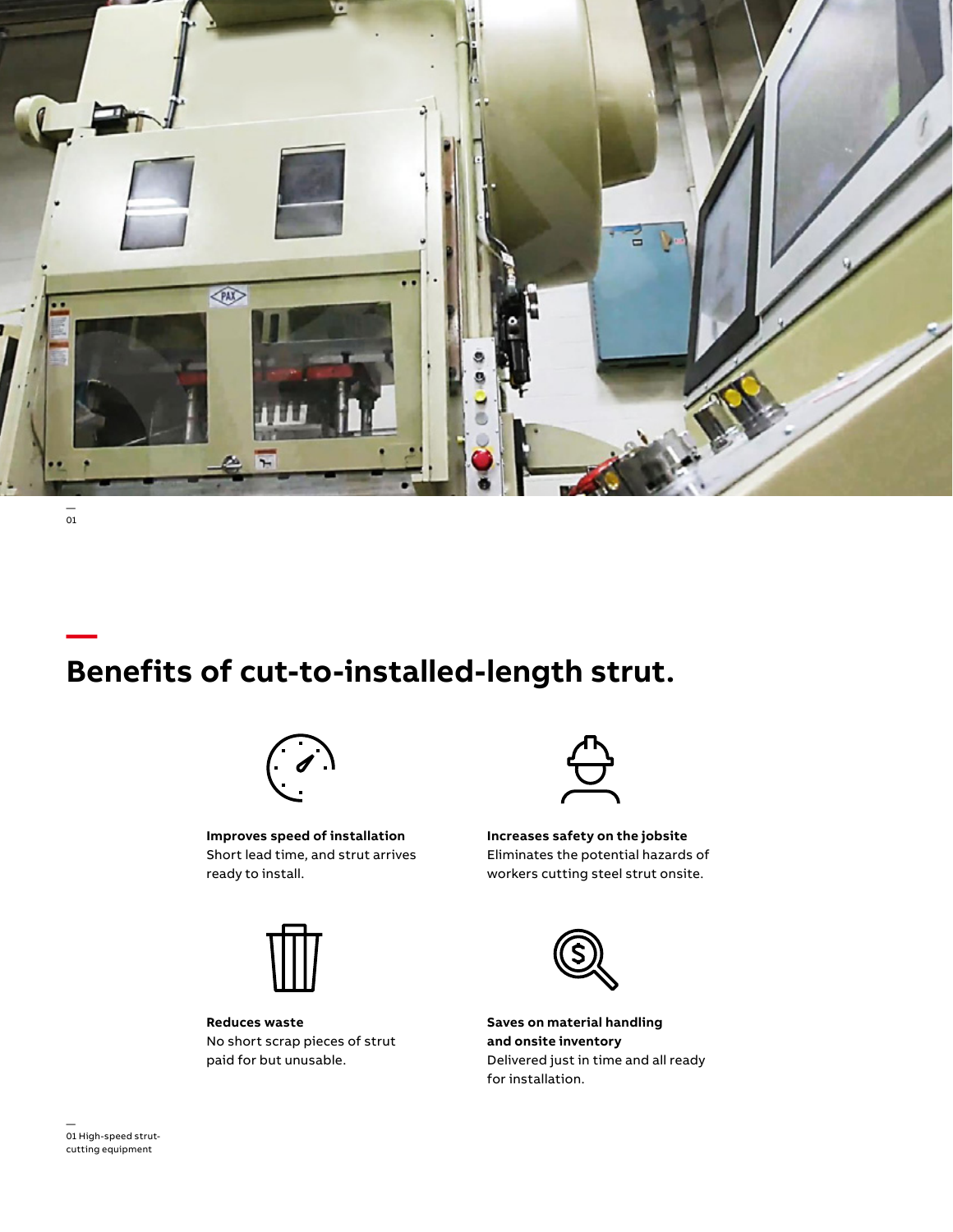### **Superstrut® pre-galvanized steel channel**

#### **— A Series 15⁄8" x 15⁄8"**

|                         |                |                                   |                        |                       | e (eFab™)              |  |
|-------------------------|----------------|-----------------------------------|------------------------|-----------------------|------------------------|--|
|                         |                |                                   |                        | $A(1\%" \times 1\%")$ |                        |  |
| Length                  |                |                                   | 1200 (12 gauge)        |                       | 1400 (14 gauge)        |  |
| Ft.                     | In.            | Solid                             | HS (half-slot 2" o.c.) | Solid                 | HS (half-slot 2" o.c.) |  |
| $\mathbf{1}$            | $\mathbf 0$    | eA12001FTPG                       | eA1200HS1FTPG          | eA14001FTPG           | eA1400HS1FTPG          |  |
| 1                       | 1              | eA12001FT1INPG                    |                        | eA14001FT1INPG        |                        |  |
| 1                       | 2              | eA12001FT2INPG                    | eA1200HS1FT2INPG       | eA14001FT2INPG        | eA1400HS1FT2INPG       |  |
| 1                       | 3              | eA12001FT3INPG                    |                        | eA14001FT3INPG        |                        |  |
| 1                       | $\overline{4}$ | eA12001FT4INPG                    | eA1200HS1FT4INPG       | eA14001FT4INPG        | eA1400HS1FT4INPG       |  |
| 1                       | 5              | eA12001FT5INPG                    |                        | eA14001FT5INPG        |                        |  |
| 1                       | 6              | eA12001FT6INPG                    | eA1200HS1FT6INPG       | eA14001FT6INPG        | eA1400HS1FT6INPG       |  |
| 1                       | $\bf 7$        | eA12001FT7INPG                    |                        | eA14001FT7INPG        |                        |  |
| 1                       | 8              | eA12001FT8INPG                    | eA1200HS1FT8INPG       | eA14001FT8INPG        | eA1400HS1FT8INPG       |  |
| 1                       | 9              | eA12001FT9INPG                    |                        | eA14001FT9INPG        |                        |  |
| 1                       | 10             | eA12001FT10INPG                   | eA1200HS1FT10INPG      | eA14001FT10INPG       | eA1400HS1FT10INPG      |  |
| 1                       | 11             | eA12001FT11INPG                   |                        | eA14001FT11INPG       |                        |  |
| 2                       | 0              | eA12002FTPG                       | eA1200HS2FTPG          | eA14002FTPG           | eA1400HS2FTPG          |  |
| $\overline{c}$          | 1              | eA12002FT1INPG                    |                        | eA14002FT1INPG        |                        |  |
| 2                       | $\overline{c}$ | eA12002FT2INPG                    | eA1200HS2FT2INPG       | eA14002FT2INPG        | eA1400HS2FT2INPG       |  |
| 2                       | 3              | eA12002FT3INPG                    |                        | eA14002FT3INPG        |                        |  |
| $\overline{c}$          | 4              | eA12002FT4INPG                    | eA1200HS2FT4INPG       | eA14002FT4INPG        | eA1400HS2FT4INPG       |  |
| 2                       | 5              | eA12002FT5INPG                    |                        | eA14002FT5INPG        |                        |  |
| $\mathsf{S}$            | 6              | eA12002FT6INPG                    | eA1200HS2FT6INPG       | eA14002FT6INPG        | eA1400HS2FT6INPG       |  |
| 2                       | $\overline{7}$ | eA12002FT7INPG                    |                        | eA14002FT7INPG        |                        |  |
| 2                       | 8              | eA12002FT8INPG                    | eA1200HS2FT8INPG       | eA14002FT8INPG        | eA1400HS2FT8INPG       |  |
| 2                       | 9              | eA12002FT9INPG                    |                        | eA14002FT9INPG        |                        |  |
| 2                       | 10             | eA12002FT10INPG                   | eA1200HS2FT10INPG      | eA14002FT10INPG       | eA1400HS2FT10INPG      |  |
| $\overline{c}$          | 11             | eA12002FT11INPG                   |                        | eA14002FT11INPG       |                        |  |
| 3                       | $\mathbf 0$    | eA12003FTPG                       | eA1200HS3FTPG          | eA14003FTPG           | eA1400HS3FTPG          |  |
| 3                       | 1              | eA12003FT1INPG                    |                        | eA14003FT1INPG        |                        |  |
| 3                       | 2              | eA12003FT2INPG                    | eA1200HS3FT2INPG       | eA14003FT2INPG        | eA1400HS3FT2INPG       |  |
| 3                       | 3              | eA12003FT3INPG                    |                        | eA14003FT3INPG        |                        |  |
| 3                       | 4              | eA12003FT4INPG                    | eA1200HS3FT4INPG       | eA14003FT4INPG        | eA1400HS3FT4INPG       |  |
| 3                       | 5              | eA12003FT5INPG                    |                        | eA14003FT5INPG        |                        |  |
| 3                       | 6              | eA12003FT6INPG                    | eA1200HS3FT6INPG       | eA14003FT6INPG        | eA1400HS3FT6INPG       |  |
| 3                       | $\bf 7$        | eA12003FT7INPG                    |                        | eA14003FT7INPG        |                        |  |
| 3                       | 8              | eA12003FT8INPG                    | eA1200HS3FT8INPG       | eA14003FT8INPG        | eA1400HS3FT8INPG       |  |
| 3                       | 9              | eA12003FT9INPG                    |                        | eA14003FT9INPG        |                        |  |
| 3                       | 10             | eA12003FT10INPG                   | eA1200HS3FT10INPG      | eA14003FT10INPG       | eA1400HS3FT10INPG      |  |
| 3                       | 11             | eA12003FT11INPG                   |                        | eA14003FT11INPG       |                        |  |
| $\overline{\mathbf{4}}$ | $\mathbf 0$    | eA12004FTPG                       | eA1200HS4FTPG          | eA14004FTPG           | eA1400HS4FTPG          |  |
| 4                       | $\mathbf{1}$   | eA12004FT1INPG                    |                        | eA14004FT1INPG        |                        |  |
| 4                       | 2              | eA12004FT2INPG                    | eA1200HS4FT2INPG       | eA14004FT2INPG        | eA1400HS4FT2INPG       |  |
| 4                       | 3              | eA12004FT3INPG                    |                        | eA14004FT3INPG        |                        |  |
| 4                       | 4              | eA12004FT4INPG                    | eA1200HS4FT4INPG       | eA14004FT4INPG        | eA1400HS4FT4INPG       |  |
| 4                       | 5              | eA12004FT5INPG                    |                        | eA14004FT5INPG        |                        |  |
| 4                       | 6              | eA12004FT6INPG                    | eA1200HS4FT6INPG       | eA14004FT6INPG        | eA1400HS4FT6INPG       |  |
| 4                       |                |                                   |                        | eA14004FT7INPG        |                        |  |
| 4                       | $\overline{7}$ | eA12004FT7INPG                    |                        | eA14004FT8INPG        |                        |  |
|                         | 8<br>9         | eA12004FT8INPG                    | eA1200HS4FT8INPG       |                       | eA1400HS4FT8INPG       |  |
| 4<br>4                  |                | eA12004FT9INPG<br>eA12004FT10INPG | eA1200HS4FT10INPG      | eA14004FT9INPG        | eA1400HS4FT10INPG      |  |
| 4                       | 10<br>11       |                                   |                        | eA14004FT10INPG       |                        |  |
| 5                       |                | eA12004FT11INPG                   |                        | eA14004FT11INPG       |                        |  |
| 5                       | 0              | eA12005FTPG                       | eA1200HS5FTPG          | eA14005FTPG           | eA1400HS5FTPG          |  |
|                         | 1              | eA12005FT1INPG                    |                        | eA14005FT1INPG        |                        |  |
| 5                       | $\overline{c}$ | eA12005FT2INPG                    | eA1200HS5FT2INPG       | eA14005FT2INPG        | eA1400HS5FT2INPG       |  |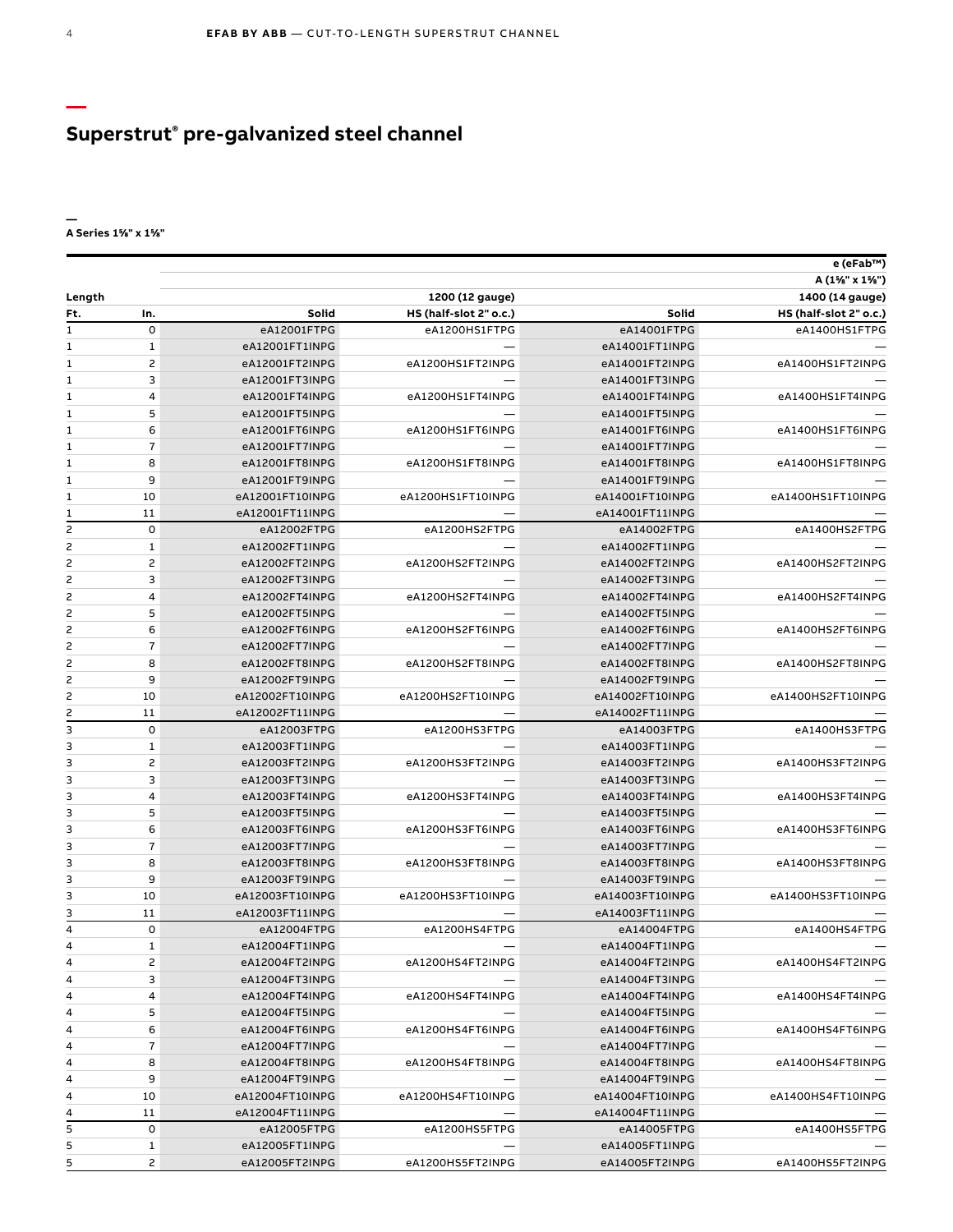| $A(1\%" \times 1\%")$<br>1400 (14 gauge)<br>Length<br>1200 (12 gauge)<br>Solid<br>HS (half-slot 2" o.c.)<br>Solid<br>HS (half-slot 2" o.c.)<br>In.<br>Ft.<br>$\mathsf 3$<br>5<br>eA12005FT3INPG<br>eA14005FT3INPG<br>$\overline{4}$<br>5<br>eA12005FT4INPG<br>eA1200HS5FT4INPG<br>eA14005FT4INPG<br>eA1400HS5FT4INPG<br>5<br>5<br>eA12005FT5INPG<br>eA14005FT5INPG<br>5<br>6<br>eA12005FT6INPG<br>eA1200HS5FT6INPG<br>eA1400HS5FT6INPG<br>eA14005FT6INPG<br>5<br>$\overline{7}$<br>eA12005FT7INPG<br>eA14005FT7INPG<br>8<br>5<br>eA1200HS5FT8INPG<br>eA12005FT8INPG<br>eA14005FT8INPG<br>eA1400HS5FT8INPG<br>5<br>9<br>eA12005FT9INPG<br>eA14005FT9INPG<br>5<br>10<br>eA12005FT10INPG<br>eA1200HS5FT10INPG<br>eA14005FT10INPG<br>eA1400HS5FT10INPG<br>5<br>11<br>eA12005FT11INPG<br>eA14005FT11INPG<br>6<br>$\mathbf 0$<br>eA1200HS6FTPG<br>eA1400HS6FTPG<br>eA12006FTPG<br>eA14006FTPG<br>6<br>$\mathbf{1}$<br>eA12006FT1INPG<br>eA14006FT1INPG<br>$\overline{c}$<br>6<br>eA12006FT2INPG<br>eA1200HS6FT2INPG<br>eA14006FT2INPG<br>eA1400HS6FT2INPG<br>3<br>6<br>eA12006FT3INPG<br>eA14006FT3INPG<br>6<br>4<br>eA12006FT4INPG<br>eA1200HS6FT4INPG<br>eA14006FT4INPG<br>eA1400HS6FT4INPG<br>5<br>6<br>eA12006FT5INPG<br>eA14006FT5INPG<br>6<br>6<br>eA12006FT6INPG<br>eA1200HS6FT6INPG<br>eA1400HS6FT6INPG<br>eA14006FT6INPG<br>$\overline{7}$<br>6<br>eA12006FT7INPG<br>eA14006FT7INPG<br>8<br>6<br>eA1200HS6FT8INPG<br>eA1400HS6FT8INPG<br>eA12006FT8INPG<br>eA14006FT8INPG<br>9<br>6<br>eA12006FT9INPG<br>eA14006FT9INPG<br>10<br>6<br>eA12006FT10INPG<br>eA1200HS6FT10INPG<br>eA1400HS6FT10INPG<br>eA14006FT10INPG<br>6<br>11<br>eA12006FT11INPG<br>eA14006FT11INPG<br>$\overline{7}$<br>$\mathsf{O}\xspace$<br>eA1200HS7FTPG<br>eA1400HS7FTPG<br>eA12007FTPG<br>eA14007FTPG<br>$\overline{7}$<br>1<br>eA12007FT1INPG<br>eA14007FT1INPG<br>$\overline{7}$<br>$\overline{c}$<br>eA12007FT2INPG<br>eA1200HS7FT2INPG<br>eA14007FT2INPG<br>eA1400HS7FT2INPG<br>$\mathsf 3$<br>$\overline{7}$<br>eA12007FT3INPG<br>eA14007FT3INPG<br>$\overline{7}$<br>$\overline{\mathbf{4}}$<br>eA12007FT4INPG<br>eA14007FT4INPG<br>eA1200HS7FT4INPG<br>eA1400HS7FT4INPG<br>$\overline{7}$<br>5<br>eA12007FT5INPG<br>eA14007FT5INPG<br>$\overline{7}$<br>6<br>eA12007FT6INPG<br>eA1200HS7FT6INPG<br>eA14007FT6INPG<br>eA1400HS7FT6INPG<br>$\bf 7$<br>$\overline{7}$<br>eA12007FT7INPG<br>eA14007FT7INPG<br>$\overline{7}$<br>8<br>eA12007FT8INPG<br>eA1200HS7FT8INPG<br>eA14007FT8INPG<br>eA1400HS7FT8INPG<br>$\overline{7}$<br>9<br>eA12007FT9INPG<br>eA14007FT9INPG<br>$\overline{7}$<br>10<br>eA12007FT10INPG<br>eA1200HS7FT10INPG<br>eA14007FT10INPG<br>eA1400HS7FT10INPG<br>$\overline{7}$<br>11<br>eA12007FT11INPG<br>eA14007FT11INPG<br>8<br>$\mathsf O$<br>eA1200HS8FTPG<br>eA1400HS8FTPG<br>eA12008FTPG<br>eA14008FTPG<br>8<br>1<br>eA12008FT1INPG<br>eA14008FT1INPG<br>$\overline{c}$<br>8<br>eA12008FT2INPG<br>eA1200HS8FT2INPG<br>eA14008FT2INPG<br>eA1400HS8FT2INPG<br>8<br>3<br>eA12008FT3INPG<br>eA14008FT3INPG<br>8<br>4<br>eA1200HS8FT4INPG<br>eA1400HS8FT4INPG<br>eA12008FT4INPG<br>eA14008FT4INPG<br>8<br>5<br>eA12008FT5INPG<br>eA14008FT5INPG<br>6<br>8<br>eA12008FT6INPG<br>eA1200HS8FT6INPG<br>eA14008FT6INPG<br>eA1400HS8FT6INPG<br>8<br>$\bf 7$<br>eA12008FT7INPG<br>eA14008FT7INPG<br>8<br>8<br>eA12008FT8INPG<br>eA1200HS8FT8INPG<br>eA14008FT8INPG<br>eA1400HS8FT8INPG<br>8<br>9<br>eA12008FT9INPG<br>eA14008FT9INPG<br>8<br>10<br>eA12008FT10INPG<br>eA1200HS8FT10INPG<br>eA14008FT10INPG<br>eA1400HS8FT10INPG<br>8<br>11<br>eA12008FT11INPG<br>eA14008FT11INPG<br>9<br>$\mathsf{o}$<br>eA1400HS9FTPG<br>eA12009FTPG<br>eA1200HS9FTPG<br>eA14009FTPG<br>9<br>1<br>eA12009FT1INPG<br>eA14009FT1INPG<br>9<br>$\overline{c}$<br>eA12009FT2INPG<br>eA1200HS9FT2INPG<br>eA14009FT2INPG<br>eA1400HS9FT2INPG<br>3<br>9<br>eA12009FT3INPG<br>eA14009FT3INPG<br>9<br>4<br>eA12009FT4INPG<br>eA1200HS9FT4INPG<br>eA14009FT4INPG<br>eA1400HS9FT4INPG<br>9<br>5<br>eA12009FT5INPG<br>eA14009FT5INPG<br>6<br>9<br>eA12009FT6INPG<br>eA1200HS9FT6INPG<br>eA14009FT6INPG<br>eA1400HS9FT6INPG<br>$\bf 7$<br>9<br>eA12009FT7INPG<br>eA14009FT7INPG<br>9<br>8<br>eA12009FT8INPG<br>eA1200HS9FT8INPG<br>eA14009FT8INPG<br>eA1400HS9FT8INPG<br>9<br>9<br>eA12009FT9INPG<br>eA14009FT9INPG<br>9<br>10<br>eA12009FT10INPG<br>eA1200HS9FT10INPG<br>eA14009FT10INPG<br>eA1400HS9FT10INPG<br>9<br>11<br>eA12009FT11INPG<br>eA14009FT11INPG<br>0<br>eA1200HS10FTPG<br>eA1400HS10FTPG<br>10<br>eA120010FTPG<br>eA140010FTPG |  |  | e (eFab™) |
|---------------------------------------------------------------------------------------------------------------------------------------------------------------------------------------------------------------------------------------------------------------------------------------------------------------------------------------------------------------------------------------------------------------------------------------------------------------------------------------------------------------------------------------------------------------------------------------------------------------------------------------------------------------------------------------------------------------------------------------------------------------------------------------------------------------------------------------------------------------------------------------------------------------------------------------------------------------------------------------------------------------------------------------------------------------------------------------------------------------------------------------------------------------------------------------------------------------------------------------------------------------------------------------------------------------------------------------------------------------------------------------------------------------------------------------------------------------------------------------------------------------------------------------------------------------------------------------------------------------------------------------------------------------------------------------------------------------------------------------------------------------------------------------------------------------------------------------------------------------------------------------------------------------------------------------------------------------------------------------------------------------------------------------------------------------------------------------------------------------------------------------------------------------------------------------------------------------------------------------------------------------------------------------------------------------------------------------------------------------------------------------------------------------------------------------------------------------------------------------------------------------------------------------------------------------------------------------------------------------------------------------------------------------------------------------------------------------------------------------------------------------------------------------------------------------------------------------------------------------------------------------------------------------------------------------------------------------------------------------------------------------------------------------------------------------------------------------------------------------------------------------------------------------------------------------------------------------------------------------------------------------------------------------------------------------------------------------------------------------------------------------------------------------------------------------------------------------------------------------------------------------------------------------------------------------------------------------------------------------------------------------------------------------------------------------------------------------------------------------------------------------------------------------------------------------------------------------------------------------------------------------------------------------------------------------------------------------------------------------------------------------------------------------------------------------------------------------------------------------------------------------------------------------------------------------------------------------------------------------------------------------------------------------------------------------------------------------------------------------------------------------------------------------------------------------------------------------------------------------------------------------|--|--|-----------|
|                                                                                                                                                                                                                                                                                                                                                                                                                                                                                                                                                                                                                                                                                                                                                                                                                                                                                                                                                                                                                                                                                                                                                                                                                                                                                                                                                                                                                                                                                                                                                                                                                                                                                                                                                                                                                                                                                                                                                                                                                                                                                                                                                                                                                                                                                                                                                                                                                                                                                                                                                                                                                                                                                                                                                                                                                                                                                                                                                                                                                                                                                                                                                                                                                                                                                                                                                                                                                                                                                                                                                                                                                                                                                                                                                                                                                                                                                                                                                                                                                                                                                                                                                                                                                                                                                                                                                                                                                                                                                                               |  |  |           |
|                                                                                                                                                                                                                                                                                                                                                                                                                                                                                                                                                                                                                                                                                                                                                                                                                                                                                                                                                                                                                                                                                                                                                                                                                                                                                                                                                                                                                                                                                                                                                                                                                                                                                                                                                                                                                                                                                                                                                                                                                                                                                                                                                                                                                                                                                                                                                                                                                                                                                                                                                                                                                                                                                                                                                                                                                                                                                                                                                                                                                                                                                                                                                                                                                                                                                                                                                                                                                                                                                                                                                                                                                                                                                                                                                                                                                                                                                                                                                                                                                                                                                                                                                                                                                                                                                                                                                                                                                                                                                                               |  |  |           |
|                                                                                                                                                                                                                                                                                                                                                                                                                                                                                                                                                                                                                                                                                                                                                                                                                                                                                                                                                                                                                                                                                                                                                                                                                                                                                                                                                                                                                                                                                                                                                                                                                                                                                                                                                                                                                                                                                                                                                                                                                                                                                                                                                                                                                                                                                                                                                                                                                                                                                                                                                                                                                                                                                                                                                                                                                                                                                                                                                                                                                                                                                                                                                                                                                                                                                                                                                                                                                                                                                                                                                                                                                                                                                                                                                                                                                                                                                                                                                                                                                                                                                                                                                                                                                                                                                                                                                                                                                                                                                                               |  |  |           |
|                                                                                                                                                                                                                                                                                                                                                                                                                                                                                                                                                                                                                                                                                                                                                                                                                                                                                                                                                                                                                                                                                                                                                                                                                                                                                                                                                                                                                                                                                                                                                                                                                                                                                                                                                                                                                                                                                                                                                                                                                                                                                                                                                                                                                                                                                                                                                                                                                                                                                                                                                                                                                                                                                                                                                                                                                                                                                                                                                                                                                                                                                                                                                                                                                                                                                                                                                                                                                                                                                                                                                                                                                                                                                                                                                                                                                                                                                                                                                                                                                                                                                                                                                                                                                                                                                                                                                                                                                                                                                                               |  |  |           |
|                                                                                                                                                                                                                                                                                                                                                                                                                                                                                                                                                                                                                                                                                                                                                                                                                                                                                                                                                                                                                                                                                                                                                                                                                                                                                                                                                                                                                                                                                                                                                                                                                                                                                                                                                                                                                                                                                                                                                                                                                                                                                                                                                                                                                                                                                                                                                                                                                                                                                                                                                                                                                                                                                                                                                                                                                                                                                                                                                                                                                                                                                                                                                                                                                                                                                                                                                                                                                                                                                                                                                                                                                                                                                                                                                                                                                                                                                                                                                                                                                                                                                                                                                                                                                                                                                                                                                                                                                                                                                                               |  |  |           |
|                                                                                                                                                                                                                                                                                                                                                                                                                                                                                                                                                                                                                                                                                                                                                                                                                                                                                                                                                                                                                                                                                                                                                                                                                                                                                                                                                                                                                                                                                                                                                                                                                                                                                                                                                                                                                                                                                                                                                                                                                                                                                                                                                                                                                                                                                                                                                                                                                                                                                                                                                                                                                                                                                                                                                                                                                                                                                                                                                                                                                                                                                                                                                                                                                                                                                                                                                                                                                                                                                                                                                                                                                                                                                                                                                                                                                                                                                                                                                                                                                                                                                                                                                                                                                                                                                                                                                                                                                                                                                                               |  |  |           |
|                                                                                                                                                                                                                                                                                                                                                                                                                                                                                                                                                                                                                                                                                                                                                                                                                                                                                                                                                                                                                                                                                                                                                                                                                                                                                                                                                                                                                                                                                                                                                                                                                                                                                                                                                                                                                                                                                                                                                                                                                                                                                                                                                                                                                                                                                                                                                                                                                                                                                                                                                                                                                                                                                                                                                                                                                                                                                                                                                                                                                                                                                                                                                                                                                                                                                                                                                                                                                                                                                                                                                                                                                                                                                                                                                                                                                                                                                                                                                                                                                                                                                                                                                                                                                                                                                                                                                                                                                                                                                                               |  |  |           |
|                                                                                                                                                                                                                                                                                                                                                                                                                                                                                                                                                                                                                                                                                                                                                                                                                                                                                                                                                                                                                                                                                                                                                                                                                                                                                                                                                                                                                                                                                                                                                                                                                                                                                                                                                                                                                                                                                                                                                                                                                                                                                                                                                                                                                                                                                                                                                                                                                                                                                                                                                                                                                                                                                                                                                                                                                                                                                                                                                                                                                                                                                                                                                                                                                                                                                                                                                                                                                                                                                                                                                                                                                                                                                                                                                                                                                                                                                                                                                                                                                                                                                                                                                                                                                                                                                                                                                                                                                                                                                                               |  |  |           |
|                                                                                                                                                                                                                                                                                                                                                                                                                                                                                                                                                                                                                                                                                                                                                                                                                                                                                                                                                                                                                                                                                                                                                                                                                                                                                                                                                                                                                                                                                                                                                                                                                                                                                                                                                                                                                                                                                                                                                                                                                                                                                                                                                                                                                                                                                                                                                                                                                                                                                                                                                                                                                                                                                                                                                                                                                                                                                                                                                                                                                                                                                                                                                                                                                                                                                                                                                                                                                                                                                                                                                                                                                                                                                                                                                                                                                                                                                                                                                                                                                                                                                                                                                                                                                                                                                                                                                                                                                                                                                                               |  |  |           |
|                                                                                                                                                                                                                                                                                                                                                                                                                                                                                                                                                                                                                                                                                                                                                                                                                                                                                                                                                                                                                                                                                                                                                                                                                                                                                                                                                                                                                                                                                                                                                                                                                                                                                                                                                                                                                                                                                                                                                                                                                                                                                                                                                                                                                                                                                                                                                                                                                                                                                                                                                                                                                                                                                                                                                                                                                                                                                                                                                                                                                                                                                                                                                                                                                                                                                                                                                                                                                                                                                                                                                                                                                                                                                                                                                                                                                                                                                                                                                                                                                                                                                                                                                                                                                                                                                                                                                                                                                                                                                                               |  |  |           |
|                                                                                                                                                                                                                                                                                                                                                                                                                                                                                                                                                                                                                                                                                                                                                                                                                                                                                                                                                                                                                                                                                                                                                                                                                                                                                                                                                                                                                                                                                                                                                                                                                                                                                                                                                                                                                                                                                                                                                                                                                                                                                                                                                                                                                                                                                                                                                                                                                                                                                                                                                                                                                                                                                                                                                                                                                                                                                                                                                                                                                                                                                                                                                                                                                                                                                                                                                                                                                                                                                                                                                                                                                                                                                                                                                                                                                                                                                                                                                                                                                                                                                                                                                                                                                                                                                                                                                                                                                                                                                                               |  |  |           |
|                                                                                                                                                                                                                                                                                                                                                                                                                                                                                                                                                                                                                                                                                                                                                                                                                                                                                                                                                                                                                                                                                                                                                                                                                                                                                                                                                                                                                                                                                                                                                                                                                                                                                                                                                                                                                                                                                                                                                                                                                                                                                                                                                                                                                                                                                                                                                                                                                                                                                                                                                                                                                                                                                                                                                                                                                                                                                                                                                                                                                                                                                                                                                                                                                                                                                                                                                                                                                                                                                                                                                                                                                                                                                                                                                                                                                                                                                                                                                                                                                                                                                                                                                                                                                                                                                                                                                                                                                                                                                                               |  |  |           |
|                                                                                                                                                                                                                                                                                                                                                                                                                                                                                                                                                                                                                                                                                                                                                                                                                                                                                                                                                                                                                                                                                                                                                                                                                                                                                                                                                                                                                                                                                                                                                                                                                                                                                                                                                                                                                                                                                                                                                                                                                                                                                                                                                                                                                                                                                                                                                                                                                                                                                                                                                                                                                                                                                                                                                                                                                                                                                                                                                                                                                                                                                                                                                                                                                                                                                                                                                                                                                                                                                                                                                                                                                                                                                                                                                                                                                                                                                                                                                                                                                                                                                                                                                                                                                                                                                                                                                                                                                                                                                                               |  |  |           |
|                                                                                                                                                                                                                                                                                                                                                                                                                                                                                                                                                                                                                                                                                                                                                                                                                                                                                                                                                                                                                                                                                                                                                                                                                                                                                                                                                                                                                                                                                                                                                                                                                                                                                                                                                                                                                                                                                                                                                                                                                                                                                                                                                                                                                                                                                                                                                                                                                                                                                                                                                                                                                                                                                                                                                                                                                                                                                                                                                                                                                                                                                                                                                                                                                                                                                                                                                                                                                                                                                                                                                                                                                                                                                                                                                                                                                                                                                                                                                                                                                                                                                                                                                                                                                                                                                                                                                                                                                                                                                                               |  |  |           |
|                                                                                                                                                                                                                                                                                                                                                                                                                                                                                                                                                                                                                                                                                                                                                                                                                                                                                                                                                                                                                                                                                                                                                                                                                                                                                                                                                                                                                                                                                                                                                                                                                                                                                                                                                                                                                                                                                                                                                                                                                                                                                                                                                                                                                                                                                                                                                                                                                                                                                                                                                                                                                                                                                                                                                                                                                                                                                                                                                                                                                                                                                                                                                                                                                                                                                                                                                                                                                                                                                                                                                                                                                                                                                                                                                                                                                                                                                                                                                                                                                                                                                                                                                                                                                                                                                                                                                                                                                                                                                                               |  |  |           |
|                                                                                                                                                                                                                                                                                                                                                                                                                                                                                                                                                                                                                                                                                                                                                                                                                                                                                                                                                                                                                                                                                                                                                                                                                                                                                                                                                                                                                                                                                                                                                                                                                                                                                                                                                                                                                                                                                                                                                                                                                                                                                                                                                                                                                                                                                                                                                                                                                                                                                                                                                                                                                                                                                                                                                                                                                                                                                                                                                                                                                                                                                                                                                                                                                                                                                                                                                                                                                                                                                                                                                                                                                                                                                                                                                                                                                                                                                                                                                                                                                                                                                                                                                                                                                                                                                                                                                                                                                                                                                                               |  |  |           |
|                                                                                                                                                                                                                                                                                                                                                                                                                                                                                                                                                                                                                                                                                                                                                                                                                                                                                                                                                                                                                                                                                                                                                                                                                                                                                                                                                                                                                                                                                                                                                                                                                                                                                                                                                                                                                                                                                                                                                                                                                                                                                                                                                                                                                                                                                                                                                                                                                                                                                                                                                                                                                                                                                                                                                                                                                                                                                                                                                                                                                                                                                                                                                                                                                                                                                                                                                                                                                                                                                                                                                                                                                                                                                                                                                                                                                                                                                                                                                                                                                                                                                                                                                                                                                                                                                                                                                                                                                                                                                                               |  |  |           |
|                                                                                                                                                                                                                                                                                                                                                                                                                                                                                                                                                                                                                                                                                                                                                                                                                                                                                                                                                                                                                                                                                                                                                                                                                                                                                                                                                                                                                                                                                                                                                                                                                                                                                                                                                                                                                                                                                                                                                                                                                                                                                                                                                                                                                                                                                                                                                                                                                                                                                                                                                                                                                                                                                                                                                                                                                                                                                                                                                                                                                                                                                                                                                                                                                                                                                                                                                                                                                                                                                                                                                                                                                                                                                                                                                                                                                                                                                                                                                                                                                                                                                                                                                                                                                                                                                                                                                                                                                                                                                                               |  |  |           |
|                                                                                                                                                                                                                                                                                                                                                                                                                                                                                                                                                                                                                                                                                                                                                                                                                                                                                                                                                                                                                                                                                                                                                                                                                                                                                                                                                                                                                                                                                                                                                                                                                                                                                                                                                                                                                                                                                                                                                                                                                                                                                                                                                                                                                                                                                                                                                                                                                                                                                                                                                                                                                                                                                                                                                                                                                                                                                                                                                                                                                                                                                                                                                                                                                                                                                                                                                                                                                                                                                                                                                                                                                                                                                                                                                                                                                                                                                                                                                                                                                                                                                                                                                                                                                                                                                                                                                                                                                                                                                                               |  |  |           |
|                                                                                                                                                                                                                                                                                                                                                                                                                                                                                                                                                                                                                                                                                                                                                                                                                                                                                                                                                                                                                                                                                                                                                                                                                                                                                                                                                                                                                                                                                                                                                                                                                                                                                                                                                                                                                                                                                                                                                                                                                                                                                                                                                                                                                                                                                                                                                                                                                                                                                                                                                                                                                                                                                                                                                                                                                                                                                                                                                                                                                                                                                                                                                                                                                                                                                                                                                                                                                                                                                                                                                                                                                                                                                                                                                                                                                                                                                                                                                                                                                                                                                                                                                                                                                                                                                                                                                                                                                                                                                                               |  |  |           |
|                                                                                                                                                                                                                                                                                                                                                                                                                                                                                                                                                                                                                                                                                                                                                                                                                                                                                                                                                                                                                                                                                                                                                                                                                                                                                                                                                                                                                                                                                                                                                                                                                                                                                                                                                                                                                                                                                                                                                                                                                                                                                                                                                                                                                                                                                                                                                                                                                                                                                                                                                                                                                                                                                                                                                                                                                                                                                                                                                                                                                                                                                                                                                                                                                                                                                                                                                                                                                                                                                                                                                                                                                                                                                                                                                                                                                                                                                                                                                                                                                                                                                                                                                                                                                                                                                                                                                                                                                                                                                                               |  |  |           |
|                                                                                                                                                                                                                                                                                                                                                                                                                                                                                                                                                                                                                                                                                                                                                                                                                                                                                                                                                                                                                                                                                                                                                                                                                                                                                                                                                                                                                                                                                                                                                                                                                                                                                                                                                                                                                                                                                                                                                                                                                                                                                                                                                                                                                                                                                                                                                                                                                                                                                                                                                                                                                                                                                                                                                                                                                                                                                                                                                                                                                                                                                                                                                                                                                                                                                                                                                                                                                                                                                                                                                                                                                                                                                                                                                                                                                                                                                                                                                                                                                                                                                                                                                                                                                                                                                                                                                                                                                                                                                                               |  |  |           |
|                                                                                                                                                                                                                                                                                                                                                                                                                                                                                                                                                                                                                                                                                                                                                                                                                                                                                                                                                                                                                                                                                                                                                                                                                                                                                                                                                                                                                                                                                                                                                                                                                                                                                                                                                                                                                                                                                                                                                                                                                                                                                                                                                                                                                                                                                                                                                                                                                                                                                                                                                                                                                                                                                                                                                                                                                                                                                                                                                                                                                                                                                                                                                                                                                                                                                                                                                                                                                                                                                                                                                                                                                                                                                                                                                                                                                                                                                                                                                                                                                                                                                                                                                                                                                                                                                                                                                                                                                                                                                                               |  |  |           |
|                                                                                                                                                                                                                                                                                                                                                                                                                                                                                                                                                                                                                                                                                                                                                                                                                                                                                                                                                                                                                                                                                                                                                                                                                                                                                                                                                                                                                                                                                                                                                                                                                                                                                                                                                                                                                                                                                                                                                                                                                                                                                                                                                                                                                                                                                                                                                                                                                                                                                                                                                                                                                                                                                                                                                                                                                                                                                                                                                                                                                                                                                                                                                                                                                                                                                                                                                                                                                                                                                                                                                                                                                                                                                                                                                                                                                                                                                                                                                                                                                                                                                                                                                                                                                                                                                                                                                                                                                                                                                                               |  |  |           |
|                                                                                                                                                                                                                                                                                                                                                                                                                                                                                                                                                                                                                                                                                                                                                                                                                                                                                                                                                                                                                                                                                                                                                                                                                                                                                                                                                                                                                                                                                                                                                                                                                                                                                                                                                                                                                                                                                                                                                                                                                                                                                                                                                                                                                                                                                                                                                                                                                                                                                                                                                                                                                                                                                                                                                                                                                                                                                                                                                                                                                                                                                                                                                                                                                                                                                                                                                                                                                                                                                                                                                                                                                                                                                                                                                                                                                                                                                                                                                                                                                                                                                                                                                                                                                                                                                                                                                                                                                                                                                                               |  |  |           |
|                                                                                                                                                                                                                                                                                                                                                                                                                                                                                                                                                                                                                                                                                                                                                                                                                                                                                                                                                                                                                                                                                                                                                                                                                                                                                                                                                                                                                                                                                                                                                                                                                                                                                                                                                                                                                                                                                                                                                                                                                                                                                                                                                                                                                                                                                                                                                                                                                                                                                                                                                                                                                                                                                                                                                                                                                                                                                                                                                                                                                                                                                                                                                                                                                                                                                                                                                                                                                                                                                                                                                                                                                                                                                                                                                                                                                                                                                                                                                                                                                                                                                                                                                                                                                                                                                                                                                                                                                                                                                                               |  |  |           |
|                                                                                                                                                                                                                                                                                                                                                                                                                                                                                                                                                                                                                                                                                                                                                                                                                                                                                                                                                                                                                                                                                                                                                                                                                                                                                                                                                                                                                                                                                                                                                                                                                                                                                                                                                                                                                                                                                                                                                                                                                                                                                                                                                                                                                                                                                                                                                                                                                                                                                                                                                                                                                                                                                                                                                                                                                                                                                                                                                                                                                                                                                                                                                                                                                                                                                                                                                                                                                                                                                                                                                                                                                                                                                                                                                                                                                                                                                                                                                                                                                                                                                                                                                                                                                                                                                                                                                                                                                                                                                                               |  |  |           |
|                                                                                                                                                                                                                                                                                                                                                                                                                                                                                                                                                                                                                                                                                                                                                                                                                                                                                                                                                                                                                                                                                                                                                                                                                                                                                                                                                                                                                                                                                                                                                                                                                                                                                                                                                                                                                                                                                                                                                                                                                                                                                                                                                                                                                                                                                                                                                                                                                                                                                                                                                                                                                                                                                                                                                                                                                                                                                                                                                                                                                                                                                                                                                                                                                                                                                                                                                                                                                                                                                                                                                                                                                                                                                                                                                                                                                                                                                                                                                                                                                                                                                                                                                                                                                                                                                                                                                                                                                                                                                                               |  |  |           |
|                                                                                                                                                                                                                                                                                                                                                                                                                                                                                                                                                                                                                                                                                                                                                                                                                                                                                                                                                                                                                                                                                                                                                                                                                                                                                                                                                                                                                                                                                                                                                                                                                                                                                                                                                                                                                                                                                                                                                                                                                                                                                                                                                                                                                                                                                                                                                                                                                                                                                                                                                                                                                                                                                                                                                                                                                                                                                                                                                                                                                                                                                                                                                                                                                                                                                                                                                                                                                                                                                                                                                                                                                                                                                                                                                                                                                                                                                                                                                                                                                                                                                                                                                                                                                                                                                                                                                                                                                                                                                                               |  |  |           |
|                                                                                                                                                                                                                                                                                                                                                                                                                                                                                                                                                                                                                                                                                                                                                                                                                                                                                                                                                                                                                                                                                                                                                                                                                                                                                                                                                                                                                                                                                                                                                                                                                                                                                                                                                                                                                                                                                                                                                                                                                                                                                                                                                                                                                                                                                                                                                                                                                                                                                                                                                                                                                                                                                                                                                                                                                                                                                                                                                                                                                                                                                                                                                                                                                                                                                                                                                                                                                                                                                                                                                                                                                                                                                                                                                                                                                                                                                                                                                                                                                                                                                                                                                                                                                                                                                                                                                                                                                                                                                                               |  |  |           |
|                                                                                                                                                                                                                                                                                                                                                                                                                                                                                                                                                                                                                                                                                                                                                                                                                                                                                                                                                                                                                                                                                                                                                                                                                                                                                                                                                                                                                                                                                                                                                                                                                                                                                                                                                                                                                                                                                                                                                                                                                                                                                                                                                                                                                                                                                                                                                                                                                                                                                                                                                                                                                                                                                                                                                                                                                                                                                                                                                                                                                                                                                                                                                                                                                                                                                                                                                                                                                                                                                                                                                                                                                                                                                                                                                                                                                                                                                                                                                                                                                                                                                                                                                                                                                                                                                                                                                                                                                                                                                                               |  |  |           |
|                                                                                                                                                                                                                                                                                                                                                                                                                                                                                                                                                                                                                                                                                                                                                                                                                                                                                                                                                                                                                                                                                                                                                                                                                                                                                                                                                                                                                                                                                                                                                                                                                                                                                                                                                                                                                                                                                                                                                                                                                                                                                                                                                                                                                                                                                                                                                                                                                                                                                                                                                                                                                                                                                                                                                                                                                                                                                                                                                                                                                                                                                                                                                                                                                                                                                                                                                                                                                                                                                                                                                                                                                                                                                                                                                                                                                                                                                                                                                                                                                                                                                                                                                                                                                                                                                                                                                                                                                                                                                                               |  |  |           |
|                                                                                                                                                                                                                                                                                                                                                                                                                                                                                                                                                                                                                                                                                                                                                                                                                                                                                                                                                                                                                                                                                                                                                                                                                                                                                                                                                                                                                                                                                                                                                                                                                                                                                                                                                                                                                                                                                                                                                                                                                                                                                                                                                                                                                                                                                                                                                                                                                                                                                                                                                                                                                                                                                                                                                                                                                                                                                                                                                                                                                                                                                                                                                                                                                                                                                                                                                                                                                                                                                                                                                                                                                                                                                                                                                                                                                                                                                                                                                                                                                                                                                                                                                                                                                                                                                                                                                                                                                                                                                                               |  |  |           |
|                                                                                                                                                                                                                                                                                                                                                                                                                                                                                                                                                                                                                                                                                                                                                                                                                                                                                                                                                                                                                                                                                                                                                                                                                                                                                                                                                                                                                                                                                                                                                                                                                                                                                                                                                                                                                                                                                                                                                                                                                                                                                                                                                                                                                                                                                                                                                                                                                                                                                                                                                                                                                                                                                                                                                                                                                                                                                                                                                                                                                                                                                                                                                                                                                                                                                                                                                                                                                                                                                                                                                                                                                                                                                                                                                                                                                                                                                                                                                                                                                                                                                                                                                                                                                                                                                                                                                                                                                                                                                                               |  |  |           |
|                                                                                                                                                                                                                                                                                                                                                                                                                                                                                                                                                                                                                                                                                                                                                                                                                                                                                                                                                                                                                                                                                                                                                                                                                                                                                                                                                                                                                                                                                                                                                                                                                                                                                                                                                                                                                                                                                                                                                                                                                                                                                                                                                                                                                                                                                                                                                                                                                                                                                                                                                                                                                                                                                                                                                                                                                                                                                                                                                                                                                                                                                                                                                                                                                                                                                                                                                                                                                                                                                                                                                                                                                                                                                                                                                                                                                                                                                                                                                                                                                                                                                                                                                                                                                                                                                                                                                                                                                                                                                                               |  |  |           |
|                                                                                                                                                                                                                                                                                                                                                                                                                                                                                                                                                                                                                                                                                                                                                                                                                                                                                                                                                                                                                                                                                                                                                                                                                                                                                                                                                                                                                                                                                                                                                                                                                                                                                                                                                                                                                                                                                                                                                                                                                                                                                                                                                                                                                                                                                                                                                                                                                                                                                                                                                                                                                                                                                                                                                                                                                                                                                                                                                                                                                                                                                                                                                                                                                                                                                                                                                                                                                                                                                                                                                                                                                                                                                                                                                                                                                                                                                                                                                                                                                                                                                                                                                                                                                                                                                                                                                                                                                                                                                                               |  |  |           |
|                                                                                                                                                                                                                                                                                                                                                                                                                                                                                                                                                                                                                                                                                                                                                                                                                                                                                                                                                                                                                                                                                                                                                                                                                                                                                                                                                                                                                                                                                                                                                                                                                                                                                                                                                                                                                                                                                                                                                                                                                                                                                                                                                                                                                                                                                                                                                                                                                                                                                                                                                                                                                                                                                                                                                                                                                                                                                                                                                                                                                                                                                                                                                                                                                                                                                                                                                                                                                                                                                                                                                                                                                                                                                                                                                                                                                                                                                                                                                                                                                                                                                                                                                                                                                                                                                                                                                                                                                                                                                                               |  |  |           |
|                                                                                                                                                                                                                                                                                                                                                                                                                                                                                                                                                                                                                                                                                                                                                                                                                                                                                                                                                                                                                                                                                                                                                                                                                                                                                                                                                                                                                                                                                                                                                                                                                                                                                                                                                                                                                                                                                                                                                                                                                                                                                                                                                                                                                                                                                                                                                                                                                                                                                                                                                                                                                                                                                                                                                                                                                                                                                                                                                                                                                                                                                                                                                                                                                                                                                                                                                                                                                                                                                                                                                                                                                                                                                                                                                                                                                                                                                                                                                                                                                                                                                                                                                                                                                                                                                                                                                                                                                                                                                                               |  |  |           |
|                                                                                                                                                                                                                                                                                                                                                                                                                                                                                                                                                                                                                                                                                                                                                                                                                                                                                                                                                                                                                                                                                                                                                                                                                                                                                                                                                                                                                                                                                                                                                                                                                                                                                                                                                                                                                                                                                                                                                                                                                                                                                                                                                                                                                                                                                                                                                                                                                                                                                                                                                                                                                                                                                                                                                                                                                                                                                                                                                                                                                                                                                                                                                                                                                                                                                                                                                                                                                                                                                                                                                                                                                                                                                                                                                                                                                                                                                                                                                                                                                                                                                                                                                                                                                                                                                                                                                                                                                                                                                                               |  |  |           |
|                                                                                                                                                                                                                                                                                                                                                                                                                                                                                                                                                                                                                                                                                                                                                                                                                                                                                                                                                                                                                                                                                                                                                                                                                                                                                                                                                                                                                                                                                                                                                                                                                                                                                                                                                                                                                                                                                                                                                                                                                                                                                                                                                                                                                                                                                                                                                                                                                                                                                                                                                                                                                                                                                                                                                                                                                                                                                                                                                                                                                                                                                                                                                                                                                                                                                                                                                                                                                                                                                                                                                                                                                                                                                                                                                                                                                                                                                                                                                                                                                                                                                                                                                                                                                                                                                                                                                                                                                                                                                                               |  |  |           |
|                                                                                                                                                                                                                                                                                                                                                                                                                                                                                                                                                                                                                                                                                                                                                                                                                                                                                                                                                                                                                                                                                                                                                                                                                                                                                                                                                                                                                                                                                                                                                                                                                                                                                                                                                                                                                                                                                                                                                                                                                                                                                                                                                                                                                                                                                                                                                                                                                                                                                                                                                                                                                                                                                                                                                                                                                                                                                                                                                                                                                                                                                                                                                                                                                                                                                                                                                                                                                                                                                                                                                                                                                                                                                                                                                                                                                                                                                                                                                                                                                                                                                                                                                                                                                                                                                                                                                                                                                                                                                                               |  |  |           |
|                                                                                                                                                                                                                                                                                                                                                                                                                                                                                                                                                                                                                                                                                                                                                                                                                                                                                                                                                                                                                                                                                                                                                                                                                                                                                                                                                                                                                                                                                                                                                                                                                                                                                                                                                                                                                                                                                                                                                                                                                                                                                                                                                                                                                                                                                                                                                                                                                                                                                                                                                                                                                                                                                                                                                                                                                                                                                                                                                                                                                                                                                                                                                                                                                                                                                                                                                                                                                                                                                                                                                                                                                                                                                                                                                                                                                                                                                                                                                                                                                                                                                                                                                                                                                                                                                                                                                                                                                                                                                                               |  |  |           |
|                                                                                                                                                                                                                                                                                                                                                                                                                                                                                                                                                                                                                                                                                                                                                                                                                                                                                                                                                                                                                                                                                                                                                                                                                                                                                                                                                                                                                                                                                                                                                                                                                                                                                                                                                                                                                                                                                                                                                                                                                                                                                                                                                                                                                                                                                                                                                                                                                                                                                                                                                                                                                                                                                                                                                                                                                                                                                                                                                                                                                                                                                                                                                                                                                                                                                                                                                                                                                                                                                                                                                                                                                                                                                                                                                                                                                                                                                                                                                                                                                                                                                                                                                                                                                                                                                                                                                                                                                                                                                                               |  |  |           |
|                                                                                                                                                                                                                                                                                                                                                                                                                                                                                                                                                                                                                                                                                                                                                                                                                                                                                                                                                                                                                                                                                                                                                                                                                                                                                                                                                                                                                                                                                                                                                                                                                                                                                                                                                                                                                                                                                                                                                                                                                                                                                                                                                                                                                                                                                                                                                                                                                                                                                                                                                                                                                                                                                                                                                                                                                                                                                                                                                                                                                                                                                                                                                                                                                                                                                                                                                                                                                                                                                                                                                                                                                                                                                                                                                                                                                                                                                                                                                                                                                                                                                                                                                                                                                                                                                                                                                                                                                                                                                                               |  |  |           |
|                                                                                                                                                                                                                                                                                                                                                                                                                                                                                                                                                                                                                                                                                                                                                                                                                                                                                                                                                                                                                                                                                                                                                                                                                                                                                                                                                                                                                                                                                                                                                                                                                                                                                                                                                                                                                                                                                                                                                                                                                                                                                                                                                                                                                                                                                                                                                                                                                                                                                                                                                                                                                                                                                                                                                                                                                                                                                                                                                                                                                                                                                                                                                                                                                                                                                                                                                                                                                                                                                                                                                                                                                                                                                                                                                                                                                                                                                                                                                                                                                                                                                                                                                                                                                                                                                                                                                                                                                                                                                                               |  |  |           |
|                                                                                                                                                                                                                                                                                                                                                                                                                                                                                                                                                                                                                                                                                                                                                                                                                                                                                                                                                                                                                                                                                                                                                                                                                                                                                                                                                                                                                                                                                                                                                                                                                                                                                                                                                                                                                                                                                                                                                                                                                                                                                                                                                                                                                                                                                                                                                                                                                                                                                                                                                                                                                                                                                                                                                                                                                                                                                                                                                                                                                                                                                                                                                                                                                                                                                                                                                                                                                                                                                                                                                                                                                                                                                                                                                                                                                                                                                                                                                                                                                                                                                                                                                                                                                                                                                                                                                                                                                                                                                                               |  |  |           |
|                                                                                                                                                                                                                                                                                                                                                                                                                                                                                                                                                                                                                                                                                                                                                                                                                                                                                                                                                                                                                                                                                                                                                                                                                                                                                                                                                                                                                                                                                                                                                                                                                                                                                                                                                                                                                                                                                                                                                                                                                                                                                                                                                                                                                                                                                                                                                                                                                                                                                                                                                                                                                                                                                                                                                                                                                                                                                                                                                                                                                                                                                                                                                                                                                                                                                                                                                                                                                                                                                                                                                                                                                                                                                                                                                                                                                                                                                                                                                                                                                                                                                                                                                                                                                                                                                                                                                                                                                                                                                                               |  |  |           |
|                                                                                                                                                                                                                                                                                                                                                                                                                                                                                                                                                                                                                                                                                                                                                                                                                                                                                                                                                                                                                                                                                                                                                                                                                                                                                                                                                                                                                                                                                                                                                                                                                                                                                                                                                                                                                                                                                                                                                                                                                                                                                                                                                                                                                                                                                                                                                                                                                                                                                                                                                                                                                                                                                                                                                                                                                                                                                                                                                                                                                                                                                                                                                                                                                                                                                                                                                                                                                                                                                                                                                                                                                                                                                                                                                                                                                                                                                                                                                                                                                                                                                                                                                                                                                                                                                                                                                                                                                                                                                                               |  |  |           |
|                                                                                                                                                                                                                                                                                                                                                                                                                                                                                                                                                                                                                                                                                                                                                                                                                                                                                                                                                                                                                                                                                                                                                                                                                                                                                                                                                                                                                                                                                                                                                                                                                                                                                                                                                                                                                                                                                                                                                                                                                                                                                                                                                                                                                                                                                                                                                                                                                                                                                                                                                                                                                                                                                                                                                                                                                                                                                                                                                                                                                                                                                                                                                                                                                                                                                                                                                                                                                                                                                                                                                                                                                                                                                                                                                                                                                                                                                                                                                                                                                                                                                                                                                                                                                                                                                                                                                                                                                                                                                                               |  |  |           |
|                                                                                                                                                                                                                                                                                                                                                                                                                                                                                                                                                                                                                                                                                                                                                                                                                                                                                                                                                                                                                                                                                                                                                                                                                                                                                                                                                                                                                                                                                                                                                                                                                                                                                                                                                                                                                                                                                                                                                                                                                                                                                                                                                                                                                                                                                                                                                                                                                                                                                                                                                                                                                                                                                                                                                                                                                                                                                                                                                                                                                                                                                                                                                                                                                                                                                                                                                                                                                                                                                                                                                                                                                                                                                                                                                                                                                                                                                                                                                                                                                                                                                                                                                                                                                                                                                                                                                                                                                                                                                                               |  |  |           |
|                                                                                                                                                                                                                                                                                                                                                                                                                                                                                                                                                                                                                                                                                                                                                                                                                                                                                                                                                                                                                                                                                                                                                                                                                                                                                                                                                                                                                                                                                                                                                                                                                                                                                                                                                                                                                                                                                                                                                                                                                                                                                                                                                                                                                                                                                                                                                                                                                                                                                                                                                                                                                                                                                                                                                                                                                                                                                                                                                                                                                                                                                                                                                                                                                                                                                                                                                                                                                                                                                                                                                                                                                                                                                                                                                                                                                                                                                                                                                                                                                                                                                                                                                                                                                                                                                                                                                                                                                                                                                                               |  |  |           |
|                                                                                                                                                                                                                                                                                                                                                                                                                                                                                                                                                                                                                                                                                                                                                                                                                                                                                                                                                                                                                                                                                                                                                                                                                                                                                                                                                                                                                                                                                                                                                                                                                                                                                                                                                                                                                                                                                                                                                                                                                                                                                                                                                                                                                                                                                                                                                                                                                                                                                                                                                                                                                                                                                                                                                                                                                                                                                                                                                                                                                                                                                                                                                                                                                                                                                                                                                                                                                                                                                                                                                                                                                                                                                                                                                                                                                                                                                                                                                                                                                                                                                                                                                                                                                                                                                                                                                                                                                                                                                                               |  |  |           |
|                                                                                                                                                                                                                                                                                                                                                                                                                                                                                                                                                                                                                                                                                                                                                                                                                                                                                                                                                                                                                                                                                                                                                                                                                                                                                                                                                                                                                                                                                                                                                                                                                                                                                                                                                                                                                                                                                                                                                                                                                                                                                                                                                                                                                                                                                                                                                                                                                                                                                                                                                                                                                                                                                                                                                                                                                                                                                                                                                                                                                                                                                                                                                                                                                                                                                                                                                                                                                                                                                                                                                                                                                                                                                                                                                                                                                                                                                                                                                                                                                                                                                                                                                                                                                                                                                                                                                                                                                                                                                                               |  |  |           |
|                                                                                                                                                                                                                                                                                                                                                                                                                                                                                                                                                                                                                                                                                                                                                                                                                                                                                                                                                                                                                                                                                                                                                                                                                                                                                                                                                                                                                                                                                                                                                                                                                                                                                                                                                                                                                                                                                                                                                                                                                                                                                                                                                                                                                                                                                                                                                                                                                                                                                                                                                                                                                                                                                                                                                                                                                                                                                                                                                                                                                                                                                                                                                                                                                                                                                                                                                                                                                                                                                                                                                                                                                                                                                                                                                                                                                                                                                                                                                                                                                                                                                                                                                                                                                                                                                                                                                                                                                                                                                                               |  |  |           |
|                                                                                                                                                                                                                                                                                                                                                                                                                                                                                                                                                                                                                                                                                                                                                                                                                                                                                                                                                                                                                                                                                                                                                                                                                                                                                                                                                                                                                                                                                                                                                                                                                                                                                                                                                                                                                                                                                                                                                                                                                                                                                                                                                                                                                                                                                                                                                                                                                                                                                                                                                                                                                                                                                                                                                                                                                                                                                                                                                                                                                                                                                                                                                                                                                                                                                                                                                                                                                                                                                                                                                                                                                                                                                                                                                                                                                                                                                                                                                                                                                                                                                                                                                                                                                                                                                                                                                                                                                                                                                                               |  |  |           |
|                                                                                                                                                                                                                                                                                                                                                                                                                                                                                                                                                                                                                                                                                                                                                                                                                                                                                                                                                                                                                                                                                                                                                                                                                                                                                                                                                                                                                                                                                                                                                                                                                                                                                                                                                                                                                                                                                                                                                                                                                                                                                                                                                                                                                                                                                                                                                                                                                                                                                                                                                                                                                                                                                                                                                                                                                                                                                                                                                                                                                                                                                                                                                                                                                                                                                                                                                                                                                                                                                                                                                                                                                                                                                                                                                                                                                                                                                                                                                                                                                                                                                                                                                                                                                                                                                                                                                                                                                                                                                                               |  |  |           |
|                                                                                                                                                                                                                                                                                                                                                                                                                                                                                                                                                                                                                                                                                                                                                                                                                                                                                                                                                                                                                                                                                                                                                                                                                                                                                                                                                                                                                                                                                                                                                                                                                                                                                                                                                                                                                                                                                                                                                                                                                                                                                                                                                                                                                                                                                                                                                                                                                                                                                                                                                                                                                                                                                                                                                                                                                                                                                                                                                                                                                                                                                                                                                                                                                                                                                                                                                                                                                                                                                                                                                                                                                                                                                                                                                                                                                                                                                                                                                                                                                                                                                                                                                                                                                                                                                                                                                                                                                                                                                                               |  |  |           |
|                                                                                                                                                                                                                                                                                                                                                                                                                                                                                                                                                                                                                                                                                                                                                                                                                                                                                                                                                                                                                                                                                                                                                                                                                                                                                                                                                                                                                                                                                                                                                                                                                                                                                                                                                                                                                                                                                                                                                                                                                                                                                                                                                                                                                                                                                                                                                                                                                                                                                                                                                                                                                                                                                                                                                                                                                                                                                                                                                                                                                                                                                                                                                                                                                                                                                                                                                                                                                                                                                                                                                                                                                                                                                                                                                                                                                                                                                                                                                                                                                                                                                                                                                                                                                                                                                                                                                                                                                                                                                                               |  |  |           |
|                                                                                                                                                                                                                                                                                                                                                                                                                                                                                                                                                                                                                                                                                                                                                                                                                                                                                                                                                                                                                                                                                                                                                                                                                                                                                                                                                                                                                                                                                                                                                                                                                                                                                                                                                                                                                                                                                                                                                                                                                                                                                                                                                                                                                                                                                                                                                                                                                                                                                                                                                                                                                                                                                                                                                                                                                                                                                                                                                                                                                                                                                                                                                                                                                                                                                                                                                                                                                                                                                                                                                                                                                                                                                                                                                                                                                                                                                                                                                                                                                                                                                                                                                                                                                                                                                                                                                                                                                                                                                                               |  |  |           |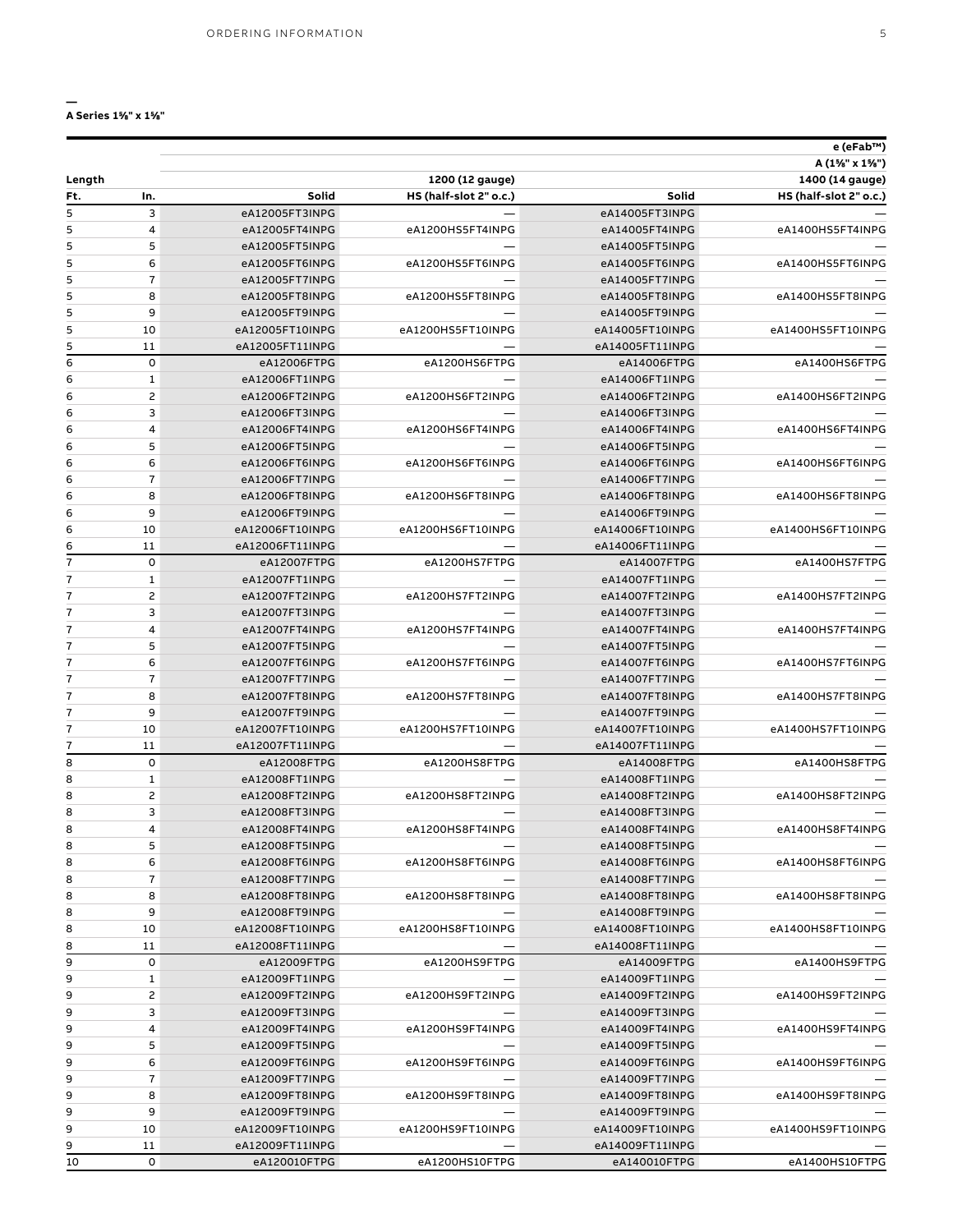## **Superstrut® pre-galvanized steel channel**

#### **— B Series 15⁄8" x 13⁄16"**

|                     |                |                                   |                        |                 | e (eFab™)<br>$B(1\%" \times 1\%")$ |  |
|---------------------|----------------|-----------------------------------|------------------------|-----------------|------------------------------------|--|
|                     |                |                                   |                        |                 |                                    |  |
| Length              |                |                                   | 1200 (12 gauge)        |                 | 1400 (14 gauge)                    |  |
| Ft.                 | In.            | Solid                             | HS (half-slot 2" o.c.) | Solid           | HS (half-slot 2" o.c.)             |  |
| $\mathbf{1}$        | $\mathbf 0$    | eB12001FTPG                       | eB1200HS1FTPG          | eB14001FTPG     | eB1400HS1FTPG                      |  |
| 1                   | 1              | eB12001FT1INPG                    |                        | eB14001FT1INPG  |                                    |  |
| 1                   | $\overline{c}$ | eB12001FT2INPG                    | eB1200HS1FT2INPG       | eB14001FT2INPG  | eB1400HS1FT2INPG                   |  |
| 1                   | 3              | eB12001FT3INPG                    |                        | eB14001FT3INPG  |                                    |  |
| 1                   | $\overline{4}$ | eB12001FT4INPG                    | eB1200HS1FT4INPG       | eB14001FT4INPG  | eB1400HS1FT4INPG                   |  |
| 1                   | 5              | eB12001FT5INPG                    |                        | eB14001FT5INPG  |                                    |  |
| 1                   | 6              | eB12001FT6INPG                    | eB1200HS1FT6INPG       | eB14001FT6INPG  | eB1400HS1FT6INPG                   |  |
| 1                   | $\overline{7}$ | eB12001FT7INPG                    |                        | eB14001FT7INPG  |                                    |  |
| 1                   | 8              | eB12001FT8INPG                    | eB1200HS1FT8INPG       | eB14001FT8INPG  | eB1400HS1FT8INPG                   |  |
| 1                   | 9              | eB12001FT9INPG                    |                        | eB14001FT9INPG  |                                    |  |
| 1                   | 10             | eB12001FT10INPG                   | eB1200HS1FT10INPG      | eB14001FT10INPG | eB1400HS1FT10INPG                  |  |
| 1                   | 11             | eB12001FT11INPG                   |                        | eB14001FT11INPG |                                    |  |
| 2                   | $\mathbf 0$    | eB12002FTPG                       | eB1200HS2FTPG          | eB14002FTPG     | eB1400HS2FTPG                      |  |
| 2                   | $\mathbf 1$    | eB12002FT1INPG                    |                        | eB14002FT1INPG  |                                    |  |
| 2                   | $\overline{c}$ | eB12002FT2INPG                    | eB1200HS2FT2INPG       | eB14002FT2INPG  | eB1400HS2FT2INPG                   |  |
| 2                   | 3              | eB12002FT3INPG                    |                        | eB14002FT3INPG  |                                    |  |
| 2                   | 4              | eB12002FT4INPG                    | eB1200HS2FT4INPG       | eB14002FT4INPG  | eB1400HS2FT4INPG                   |  |
| $\overline{c}$      | 5              | eB12002FT5INPG                    |                        | eB14002FT5INPG  |                                    |  |
| 2                   | 6              | eB12002FT6INPG                    | eB1200HS2FT6INPG       | eB14002FT6INPG  | eB1400HS2FT6INPG                   |  |
| 2                   | $\overline{7}$ | eB12002FT7INPG                    |                        | eB14002FT7INPG  |                                    |  |
| 2                   | 8              | eB12002FT8INPG                    | eB1200HS2FT8INPG       | eB14002FT8INPG  | eB1400HS2FT8INPG                   |  |
| 2                   | 9              | eB12002FT9INPG                    |                        | eB14002FT9INPG  |                                    |  |
| 2                   | 10             | eB12002FT10INPG                   | eB1200HS2FT10INPG      | eB14002FT10INPG | eB1400HS2FT10INPG                  |  |
| 2                   | 11             | eB12002FT11INPG                   |                        | eB14002FT11INPG |                                    |  |
| 3                   | $\mathbf 0$    | eB12003FTPG                       | eB1200HS3FTPG          | eB14003FTPG     | eB1400HS3FTPG                      |  |
| 3                   | 1              | eB12003FT1INPG                    |                        | eB14003FT1INPG  |                                    |  |
| 3                   | $\overline{c}$ | eB12003FT2INPG                    | eB1200HS3FT2INPG       | eB14003FT2INPG  | eB1400HS3FT2INPG                   |  |
| 3                   | 3              | eB12003FT3INPG                    |                        | eB14003FT3INPG  |                                    |  |
| 3                   | 4              | eB12003FT4INPG                    | eB1200HS3FT4INPG       | eB14003FT4INPG  | eB1400HS3FT4INPG                   |  |
| 3                   | 5              | eB12003FT5INPG                    |                        | eB14003FT5INPG  |                                    |  |
|                     | 6              | eB12003FT6INPG                    | eB1200HS3FT6INPG       | eB14003FT6INPG  | eB1400HS3FT6INPG                   |  |
| 3<br>3              | $\overline{7}$ | eB12003FT7INPG                    |                        | eB14003FT7INPG  |                                    |  |
|                     |                | eB12003FT8INPG                    | eB1200HS3FT8INPG       | eB14003FT8INPG  | eB1400HS3FT8INPG                   |  |
| 3                   | 8              |                                   |                        |                 |                                    |  |
| 3                   | 9              | eB12003FT9INPG<br>eB12003FT10INPG |                        | eB14003FT9INPG  |                                    |  |
| 3                   | 10             |                                   | eB1200HS3FT10INPG      | eB14003FT10INPG | eB1400HS3FT10INPG                  |  |
| 3<br>$\overline{4}$ | 11             | eB12003FT11INPG<br>eB12004FTPG    |                        | eB14003FT11INPG |                                    |  |
|                     | 0              |                                   | eB1200HS4FTPG          | eB14004FTPG     | eB1400HS4FTPG                      |  |
| 4                   | 1              | eB12004FT1INPG                    |                        | eB14004FT1INPG  |                                    |  |
| 4                   | $\overline{c}$ | eB12004FT2INPG                    | eB1200HS4FT2INPG       | eB14004FT2INPG  | eB1400HS4FT2INPG                   |  |
| 4                   | 3              | eB12004FT3INPG                    |                        | eB14004FT3INPG  |                                    |  |
| 4                   | 4              | eB12004FT4INPG                    | eB1200HS4FT4INPG       | eB14004FT4INPG  | eB1400HS4FT4INPG                   |  |
| 4                   | 5              | eB12004FT5INPG                    |                        | eB14004FT5INPG  |                                    |  |
| 4                   | 6              | eB12004FT6INPG                    | eB1200HS4FT6INPG       | eB14004FT6INPG  | eB1400HS4FT6INPG                   |  |
| 4                   | $\bf 7$        | eB12004FT7INPG                    |                        | eB14004FT7INPG  |                                    |  |
| 4                   | 8              | eB12004FT8INPG                    | eB1200HS4FT8INPG       | eB14004FT8INPG  | eB1400HS4FT8INPG                   |  |
| 4                   | 9              | eB12004FT9INPG                    |                        | eB14004FT9INPG  |                                    |  |
| 4                   | 10             | eB12004FT10INPG                   | eB1200HS4FT10INPG      | eB14004FT10INPG | eB1400HS4FT10INPG                  |  |
| 4                   | 11             | eB12004FT11INPG                   |                        | eB14004FT11INPG |                                    |  |
| 5                   | 0              | eB12005FTPG                       | eB1200HS5FTPG          | eB14005FTPG     | eB1400HS5FTPG                      |  |
| 5                   | $\mathbf 1$    | eB12005FT1INPG                    |                        | eB14005FT1INPG  |                                    |  |
| 5                   | $\mathsf{S}$   | eB12005FT2INPG                    | eB1200HS5FT2INPG       | eB14005FT2INPG  | eB1400HS5FT2INPG                   |  |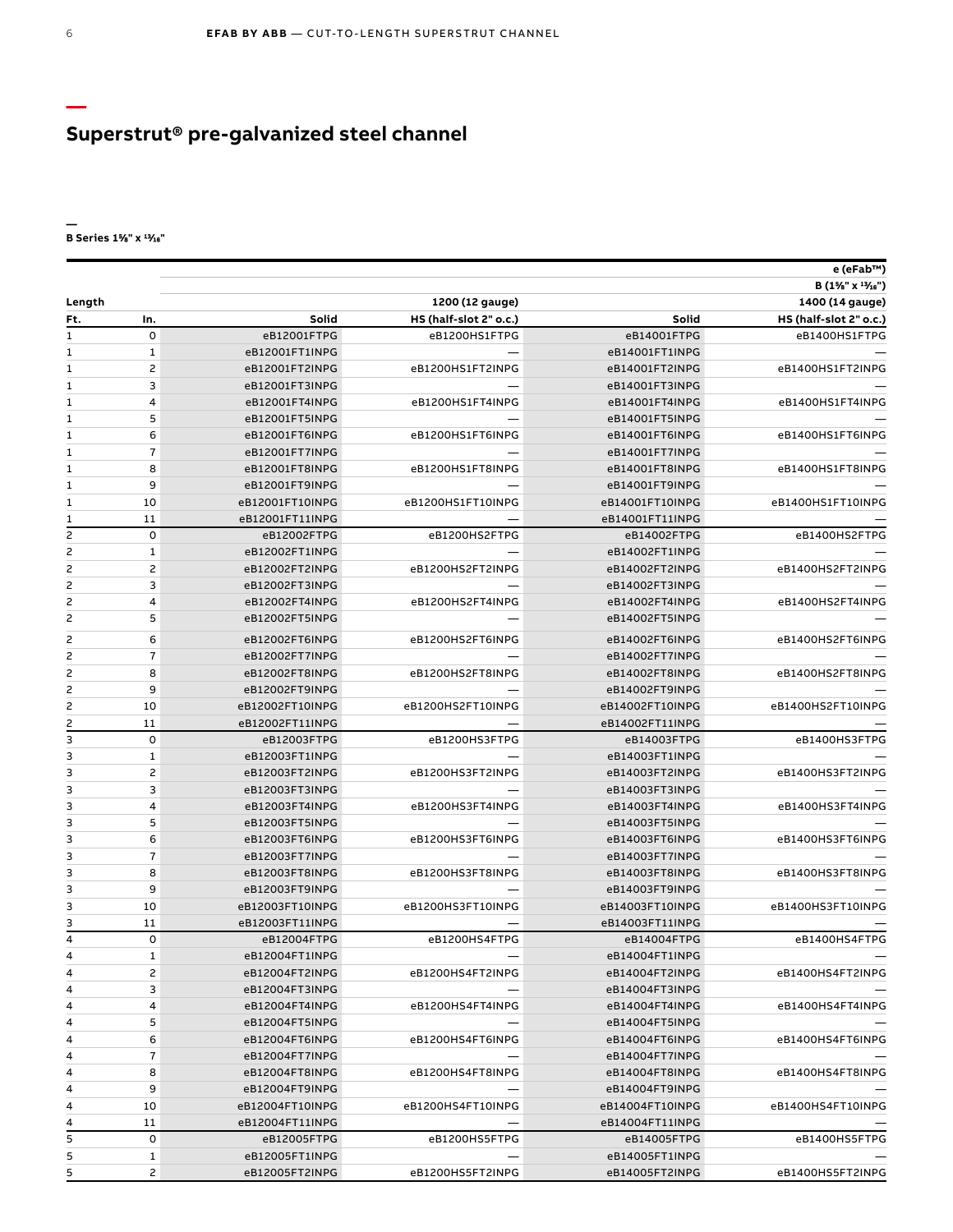| Length         |                         |                 | 1200 (12 gauge)        |                 | 1400 (14 gauge)        |  |
|----------------|-------------------------|-----------------|------------------------|-----------------|------------------------|--|
| Ft.            | In.                     | Solid           | HS (half-slot 2" o.c.) | Solid           | HS (half-slot 2" o.c.) |  |
| 5              | 3                       | eB12005FT3INPG  |                        | eB14005FT3INPG  |                        |  |
| 5              | 4                       | eB12005FT4INPG  | eB1200HS5FT4INPG       | eB14005FT4INPG  | eB1400HS5FT4INPG       |  |
| 5              | 5                       | eB12005FT5INPG  |                        | eB14005FT5INPG  |                        |  |
| 5              | 6                       | eB12005FT6INPG  | eB1200HS5FT6INPG       | eB14005FT6INPG  | eB1400HS5FT6INPG       |  |
| 5              | $\overline{7}$          | eB12005FT7INPG  |                        | eB14005FT7INPG  |                        |  |
| 5              | 8                       | eB12005FT8INPG  | eB1200HS5FT8INPG       | eB14005FT8INPG  | eB1400HS5FT8INPG       |  |
| 5              | 9                       | eB12005FT9INPG  |                        | eB14005FT9INPG  |                        |  |
| 5              | 10                      | eB12005FT10INPG | eB1200HS5FT10INPG      | eB14005FT10INPG | eB1400HS5FT10INPG      |  |
| 5              | 11                      | eB12005FT11INPG |                        | eB14005FT11INPG |                        |  |
| 6              | $\mathsf{O}\xspace$     | eB12006FTPG     | eB1200HS6FTPG          | eB14006FTPG     | eB1400HS6FTPG          |  |
| 6              | 1                       | eB12006FT1INPG  |                        | eB14006FT1INPG  |                        |  |
| 6              | 2                       | eB12006FT2INPG  | eB1200HS6FT2INPG       | eB14006FT2INPG  | eB1400HS6FT2INPG       |  |
| 6              | 3                       | eB12006FT3INPG  |                        | eB14006FT3INPG  |                        |  |
| 6              | $\overline{4}$          | eB12006FT4INPG  | eB1200HS6FT4INPG       | eB14006FT4INPG  | eB1400HS6FT4INPG       |  |
| 6              | 5                       | eB12006FT5INPG  |                        | eB14006FT5INPG  |                        |  |
| 6              | 6                       | eB12006FT6INPG  | eB1200HS6FT6INPG       | eB14006FT6INPG  | eB1400HS6FT6INPG       |  |
| 6              | $\overline{7}$          | eB12006FT7INPG  |                        | eB14006FT7INPG  |                        |  |
| 6              | 8                       | eB12006FT8INPG  | eB1200HS6FT8INPG       | eB14006FT8INPG  | eB1400HS6FT8INPG       |  |
| 6              | 9                       | eB12006FT9INPG  |                        | eB14006FT9INPG  |                        |  |
| 6              | 10                      | eB12006FT10INPG | eB1200HS6FT10INPG      | eB14006FT10INPG | eB1400HS6FT10INPG      |  |
| 6              | 11                      | eB12006FT11INPG |                        | eB14006FT11INPG |                        |  |
| $\overline{7}$ | $\mathsf{o}$            | eB12007FTPG     | eB1200HS7FTPG          | eB14007FTPG     | eB1400HS7FTPG          |  |
| 7              | $\mathbf{1}$            | eB12007FT1INPG  |                        | eB14007FT1INPG  |                        |  |
| 7              | $\mathsf{S}$            | eB12007FT2INPG  | eB1200HS7FT2INPG       | eB14007FT2INPG  | eB1400HS7FT2INPG       |  |
| 7              | 3                       | eB12007FT3INPG  |                        | eB14007FT3INPG  |                        |  |
| 7              | 4                       | eB12007FT4INPG  | eB1200HS7FT4INPG       | eB14007FT4INPG  | eB1400HS7FT4INPG       |  |
| 7              | 5                       | eB12007FT5INPG  |                        | eB14007FT5INPG  |                        |  |
| 7              | 6                       | eB12007FT6INPG  | eB1200HS7FT6INPG       | eB14007FT6INPG  | eB1400HS7FT6INPG       |  |
| 7              | $\overline{7}$          | eB12007FT7INPG  |                        | eB14007FT7INPG  |                        |  |
| 7              | 8                       | eB12007FT8INPG  | eB1200HS7FT8INPG       | eB14007FT8INPG  | eB1400HS7FT8INPG       |  |
| 7              | 9                       | eB12007FT9INPG  |                        | eB14007FT9INPG  |                        |  |
| 7              | 10                      | eB12007FT10INPG | eB1200HS7FT10INPG      | eB14007FT10INPG | eB1400HS7FT10INPG      |  |
| 7              | 11                      | eB12007FT11INPG |                        | eB14007FT11INPG |                        |  |
| 8              | $\mathsf{o}$            | eB12008FTPG     | eB1200HS8FTPG          | eB14008FTPG     | eB1400HS8FTPG          |  |
| 8              | 1                       | eB12008FT1INPG  |                        | eB14008FT1INPG  |                        |  |
| 8              | $\overline{c}$          | eB12008FT2INPG  | eB1200HS8FT2INPG       | eB14008FT2INPG  | eB1400HS8FT2INPG       |  |
| 8              | 3                       | eB12008FT3INPG  |                        | eB14008FT3INPG  |                        |  |
| 8              | $\overline{\mathbf{4}}$ | eB12008FT4INPG  | eB1200HS8FT4INPG       | eB14008FT4INPG  | eB1400HS8FT4INPG       |  |
| 8              | 5                       | eB12008FT5INPG  |                        | eB14008FT5INPG  |                        |  |
| 8              | 6                       | eB12008FT6INPG  | eB1200HS8FT6INPG       | eB14008FT6INPG  | eB1400HS8FT6INPG       |  |
| 8              | $\overline{7}$          | eB12008FT7INPG  |                        | eB14008FT7INPG  |                        |  |
| 8              | 8                       | eB12008FT8INPG  | eB1200HS8FT8INPG       | eB14008FT8INPG  | eB1400HS8FT8INPG       |  |
| 8              | 9                       | eB12008FT9INPG  |                        | eB14008FT9INPG  |                        |  |
| 8              | 10                      | eB12008FT10INPG | eB1200HS8FT10INPG      | eB14008FT10INPG | eB1400HS8FT10INPG      |  |
| 8              | 11                      | eB12008FT11INPG |                        | eB14008FT11INPG |                        |  |
| 9              | $\mathsf{O}$            | eB12009FTPG     | eB1200HS9FTPG          | eB14009FTPG     | eB1400HS9FTPG          |  |
| 9              | 1                       | eB12009FT1INPG  |                        | eB14009FT1INPG  |                        |  |
| 9              | 2                       | eB12009FT2INPG  | eB1200HS9FT2INPG       | eB14009FT2INPG  | eB1400HS9FT2INPG       |  |
| 9              | 3                       | eB12009FT3INPG  |                        | eB14009FT3INPG  |                        |  |
| 9              | 4                       | eB12009FT4INPG  | eB1200HS9FT4INPG       | eB14009FT4INPG  | eB1400HS9FT4INPG       |  |
| 9              | 5                       | eB12009FT5INPG  |                        | eB14009FT5INPG  |                        |  |
| 9              | 6                       | eB12009FT6INPG  | eB1200HS9FT6INPG       | eB14009FT6INPG  | eB1400HS9FT6INPG       |  |
| 9              | $\overline{7}$          | eB12009FT7INPG  |                        | eB14009FT7INPG  |                        |  |
| 9              |                         |                 |                        |                 |                        |  |
| 9              | 8<br>9                  | eB12009FT8INPG  | eB1200HS9FT8INPG       | eB14009FT8INPG  | eB1400HS9FT8INPG       |  |
| 9              |                         | eB12009FT9INPG  |                        | eB14009FT9INPG  |                        |  |
| 9              | 10                      | eB12009FT10INPG | eB1200HS9FT10INPG      | eB14009FT10INPG | eB1400HS9FT10INPG      |  |
|                | 11<br>$\mathsf{o}$      | eB12009FT11INPG |                        | eB14009FT11INPG |                        |  |
| 10             |                         | eB120010FTPG    | eB1200HS10FTPG         | eB140010FTPG    | eB1400HS10FTPG         |  |